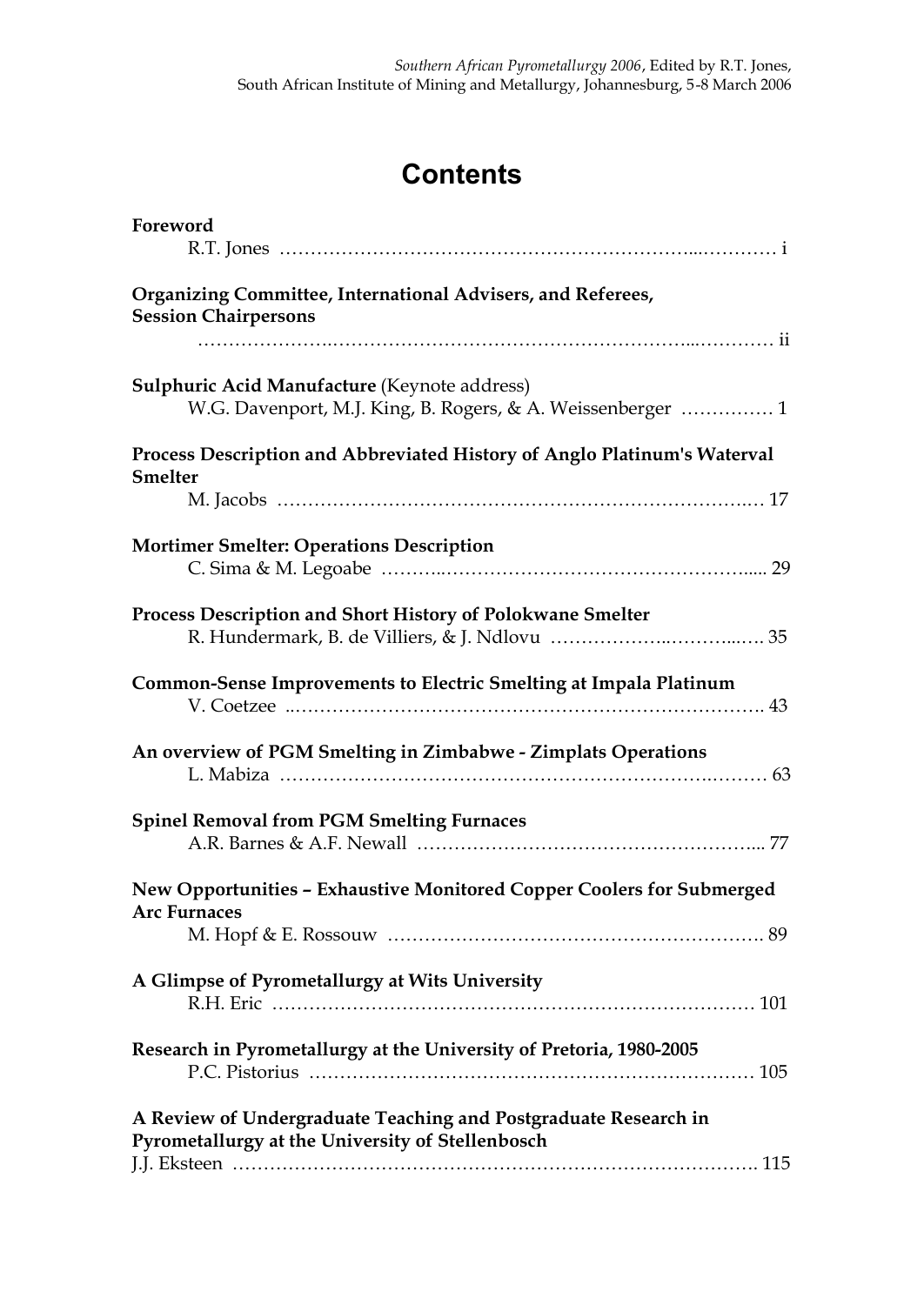| <b>Pyrometallurgy at Mintek</b>                                                                                                                 |
|-------------------------------------------------------------------------------------------------------------------------------------------------|
| Added Value Long Steel Products produced at MSSA Newcastle Works<br>V. Scholtz, D.S. Magudulela, F. van Zyl, A. Coetzee,                        |
| Practices and Design for Extending the Hearth life in the Mittal Steel<br><b>Company Blast Furnaces</b><br>K. Spaleck, M. Schoeman, W. Seegers, |
| <b>Heavy Mineral Processing at Richards Bay Minerals</b>                                                                                        |
| An overview of the Namakwa Sands Ilmenite Smelting Operations                                                                                   |
| <b>Ilmenite Smelting at Ticor SA</b>                                                                                                            |
| Recent Improvements at the BCL Smelter                                                                                                          |
| <b>Bindura Nickel Corporation Smelter Operations</b>                                                                                            |
| Transformation of the Palabora Copper Smelter from a Captive Smelter to a<br><b>Toll/Custom Smelter</b>                                         |
|                                                                                                                                                 |
| Phasing out Reverberatory Furnace Operations at KCM Nkana<br>C.J. Cutler, M. Natarajan, E. Mponda, & J.J. Eksteen  251                          |
| The Beneficial Effects of Feeding Dry Copper Concentrate to Smelting<br><b>Furnaces and Development of the Dryers</b>                           |
| An Overview of the Zincor Process                                                                                                               |
| <b>SA Calcium Carbide</b>                                                                                                                       |
| An Overview of the History and Current Operational Facilities of Samancor                                                                       |
| Chrome                                                                                                                                          |